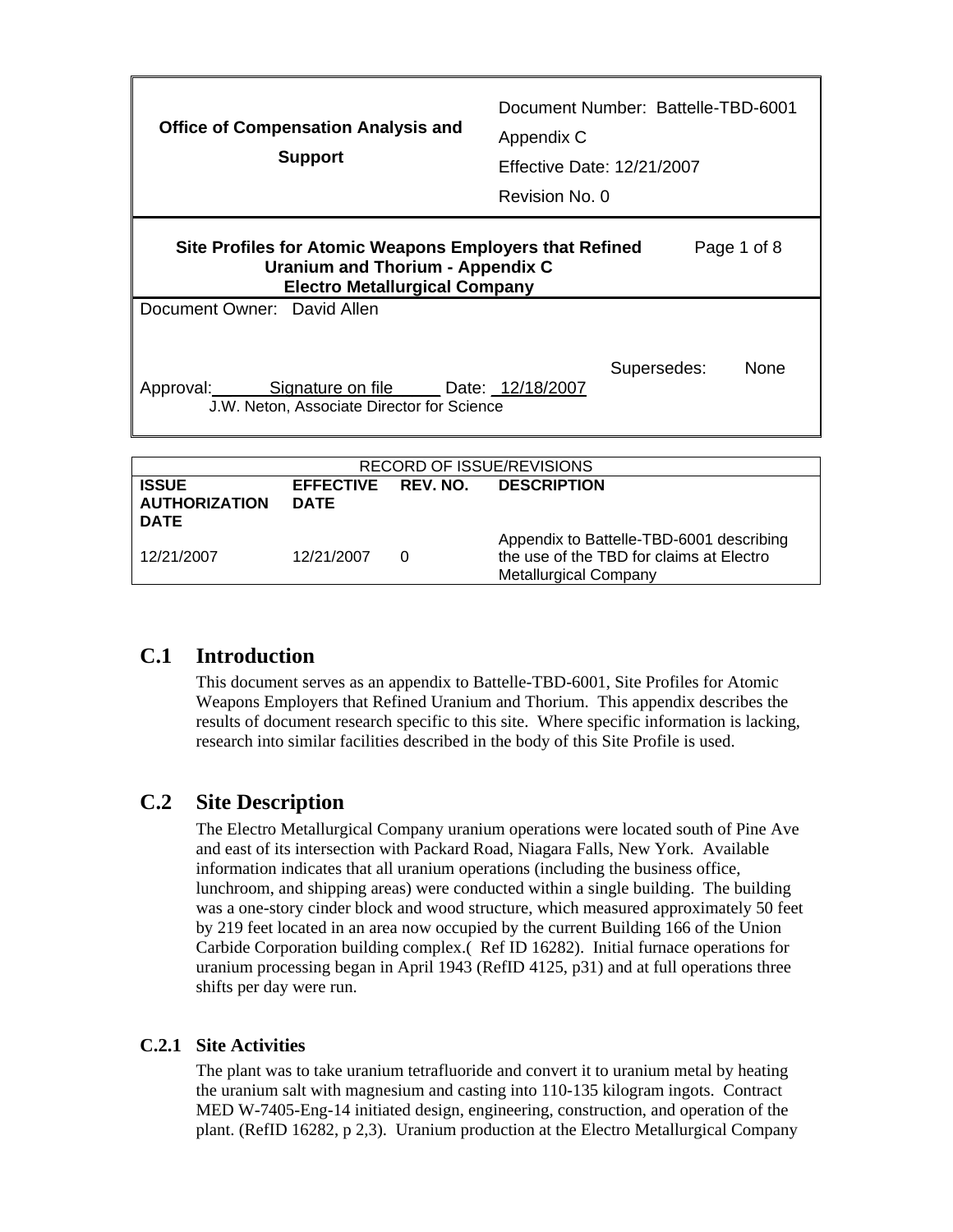| Document No. Battelle-TBD-6001;   Revision No. 0 | <b>Effective Date: 12/21/2007</b> | Page 2 |
|--------------------------------------------------|-----------------------------------|--------|
| Appendix C                                       |                                   |        |

began in April 1943 and appears to have run continuously until August 1946. Uranium production operations were suspended from August 1946 to October 1947 (RefID 16282). Operations continued from October 1947 until production was stopped on September 28, 1949 and placed in standby on September 30, 1949.

In April 1950, the UF<sub>4</sub>-to-metal plant was reactivated for casting zirconium metal sponge into ingots for the Navy Critical Requirement program. The zirconium metal operations did not pose a radiological hazard other than exposure to residual uranium remaining since cessation of uranium operations in 1949. Uranium handling from January-June1951 may have occurred based on contract that: "… directed Union Carbide to conduct research and development of methods of forming metal that would minimize unnecessary machining, finishing, and waste". Although the contract is not specific, the metal involved is presumed to be uranium.

The AEC involvement with the site ended when contract W-7405-Eng. 14 expired on June 30, 1953 (RefID 16282). No documentation was found indicating there were other sources of radiation at Electro Metallurgical during the covered period between 1942 and 1953.

Operational and standby periods are outlined in the table below. For the purposes of dose reconstruction, time periods in which no uranium work was occurring are defined as standby even though other processes were occurring.

|            | <b>Start</b> | Stop      |  |
|------------|--------------|-----------|--|
| Operations | 4/1/1943     | 8/31/1946 |  |
| Standby    | 9/1/1946     | 9/30/1947 |  |
| Operations | 10/1/1947    | 9/30/1949 |  |
| Standby    | 10/1/1949    | 1/1/1951  |  |
| Operations | 1/1/1951     | 6/30/1951 |  |
| Standby    | 6/30/1951    | 6/30/1953 |  |

**Table C.1 – Operating History** 

## **C.3 Occupational Medical Dose**

A memo reviewing the medical program at Electro Metallurgical was written by the MED in 1945 (RefID 21849). The memo recommended pre-employment, annual and termination x-rays. No information regarding occupational medical dose was found in any of the site research or CATI materials. Information to be used in dose reconstructions, for which no specific information is available, is provided in ORAUT-OTIB-0006, the dose reconstruction project technical information bulletin covering diagnostic x-ray procedures. The assumed frequency in this document is preemployment, annual and termination x-rays between the years 1942 and 1953 (the covered period).

## **C.4 Occupational External Dose**

Film badge results were found for operators at Electro Metallurgical taken between June 1948 and September 1949. While some reports included operator names and job titles, others did not. In order to include all the data, all badge readings were combined into one large population. This appears to be reasonable from the statistics developed from the population. Badges were issued weekly and both photon (gamma) and electron (beta) radiation was measured.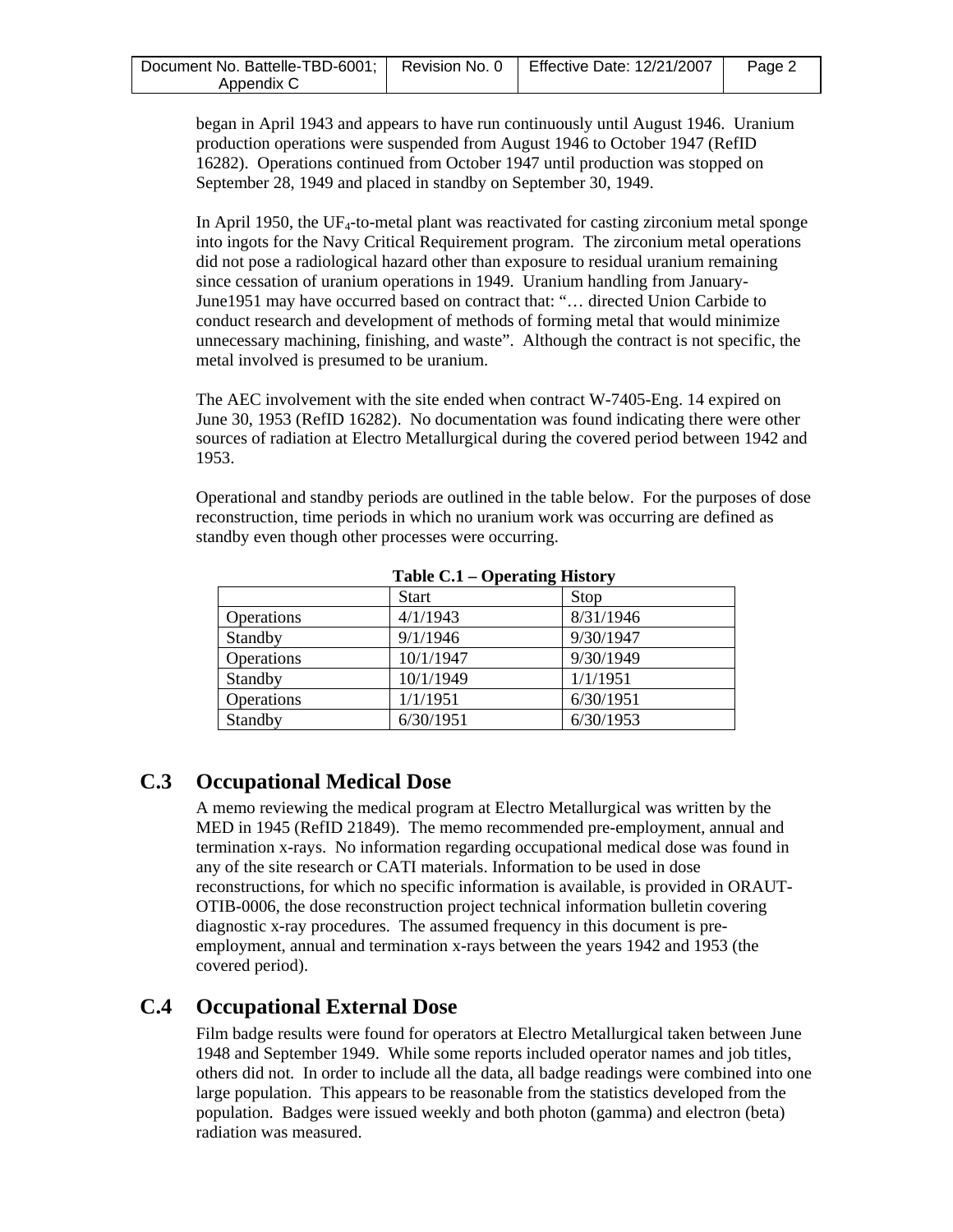| Document No. Battelle-TBD-6001;   Revision No. 0 | <b>Effective Date: 12/21/2007</b> | Page 3 |
|--------------------------------------------------|-----------------------------------|--------|
| Appendix C                                       |                                   |        |

The data set was assumed to be lognormally distributed. When analyzed, the geometric mean of the distribution was 20.06 mr/week photons and 64.43 mr/week beta. The geometric standard deviation for the weekly readings was 2.30 and 3.13 respectively.

Since the badge results that did have job descriptions associated with them represented a mixture of job types, it is possible that assigning the distribution would underestimate some workers while overestimating others. Therefore, workers will be assigned to one of three categories, Operators, Supervisors and laborers, and Others. Operators are those that routinely worked directly with uranium. The supervisors and laborers category is for workers that were routinely in the areas where uranium operations occurred but were not routinely handling uranium directly. Maintenance personnel fall into this category. The Others category is for personnel that did not routinely enter the areas where uranium was handled. Operators are assigned the  $95<sup>th</sup>$  percentile of the annual dose. Supervisors and laborers are assigned the  $50<sup>th</sup>$  percentile of the distribution and the Others category is assigned the  $5<sup>th</sup>$  percentile of the distributions. Since these represent bounding estimates, the dose is assigned as a constant.

Uranium operations were suspended three times during the covered period at the site. Since operations were suspended, it is unlikely anyone routinely handled uranium or uranium processing equipment. Also, the uranium inventory was likely reduced if not eliminated. Therefore, during those times, all personnel will be assigned dose based on the "Other" category. This is intended to account for external dose that would be received from residual uranium contamination that may have remained. Also, uranium operations did not start until April 1943. Therefore, no external dose will be assigned before then.

## **C.5 Occupational Internal Dose**

Air samples were collected in various areas of the plant in 1948 and 1949. These air samples were combined with time motion studies of various tasks to obtain a daily weighted average of the air concentration inhaled. For this exposure estimate, these tasks were broken up into three categories of tasks, Operator, Supervisor/Laborer, and Other. The Operator category is for those that routinely handled uranium or operated uranium processing equipment. The Supervisor/Laborer category is for those that are routinely in the uranium handling areas and did handle uranium or uranium processing equipment but not on a routine bases. Examples of people fitting this category are foremen, guards, maintenance personal and janitors. Laboratory technicians and chemist also fit this category because they are routinely handling uranium but not in production quantities. The third category of personnel is "Other". This is for those that do not routinely enter the uranium production areas. Examples of this are office personnel and store room attendants.

The daily weighted air samples were divided into these three categories. The distribution from each group of air samples was determined. Because there was a limited number of samples, the  $95<sup>th</sup>$  percentile of each distribution will be assigned. Because this represents a bounding assumption, the value will be assigned as a constant. These values will also be used to estimate ingestion intakes per the requirements of OCAS-TIB-009.

Uranium operations were suspended three times during the covered period at the site. Since operations were suspended, it is unlikely anyone routinely handled uranium or uranium processing equipment. Also, the uranium inventory was likely reduced if not eliminated. Therefore, during those times, all personnel will be assigned dose based on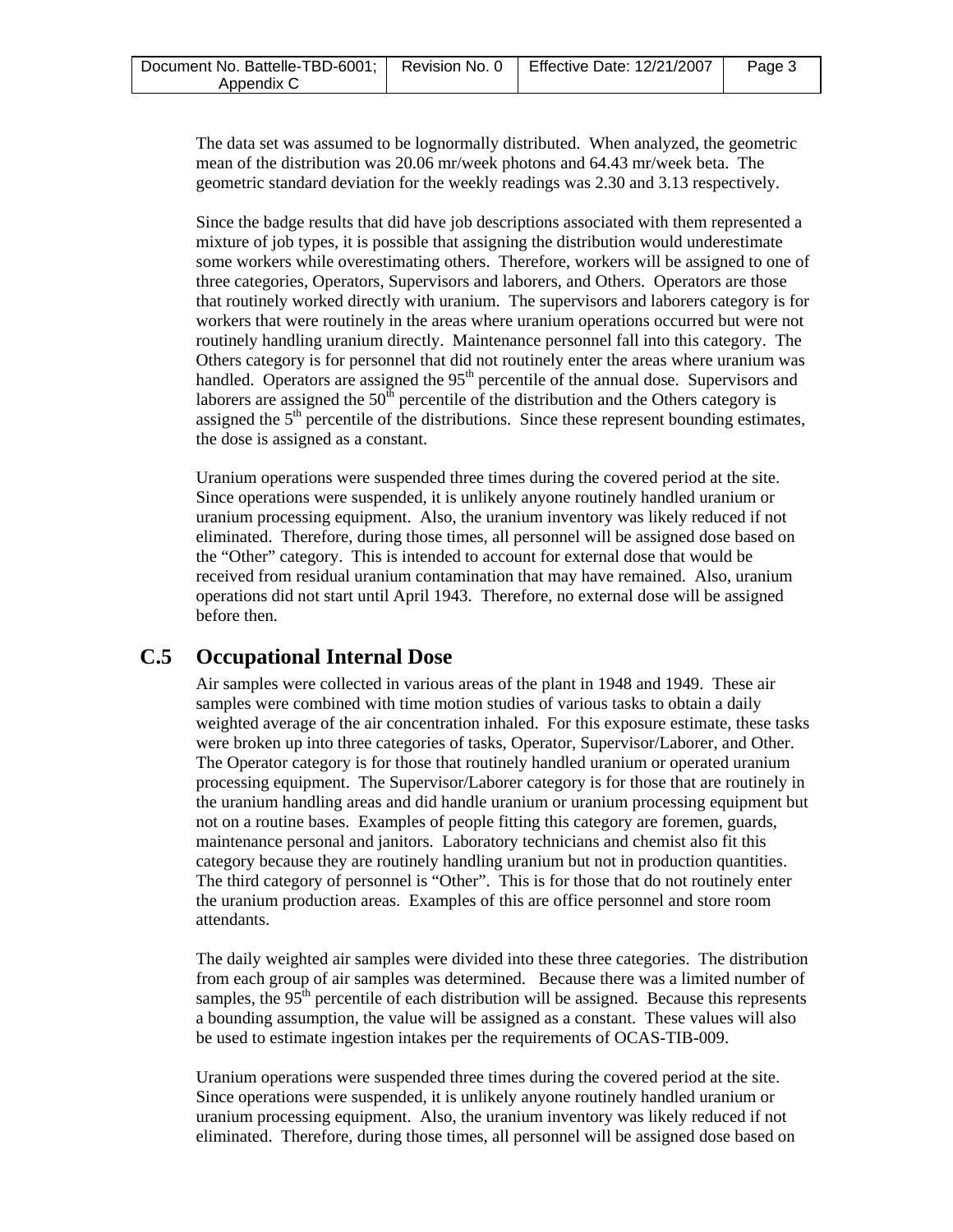| Document No. Battelle-TBD-6001;   Revision No. 0   Effective Date: 12/21/2007 |  | Page 4 |
|-------------------------------------------------------------------------------|--|--------|
| Appendix C                                                                    |  |        |

the "Other" category. This is intended to account for internal dose that would be received from residual uranium contamination that may have remained. Also, uranium operations did not start until April 1943. Therefore, no internal dose will be assigned before then.

For internal dose estimates, the uranium will be considered to be type M or type S solubility. The dose estimate should be based on the one that produces the highest dose. The time weighted averages indicated a normal work day of 515 minutes, 8 hours work plus 20 minutes for lunch and 15 minutes in the locker room to change cloths. The dose estimate will be based on this 515 minutes per day, 5 days per week and 50 weeks per year.

### **C.6 References**

- 1. DOE Office of Health, Safety and Security, EEOICPA web site. http://www.hss.energy.gov/healthsafety/fwsp/advocacy/faclist/findfacility.cfm
- 2. NIOSH, 2007, *Radiation exposures covered for Dose Reconstructions under Part B of the Energy employees Occupational Illness Compensation Program Act Rev. 0*, OCAS-IG-003, National Institute for Occupational Safety and Health, Office of Compensation Analysis and Support, Cincinnati, Ohio.
- 3. NIOSH, 2004, *Estimation of Ingestion Intakes Rev. 0,* OCAS-TIB-009, National Institute for Occupational Safety and Health, Office of Compensation Analysis and Support, Cincinnati, Ohio.
- 4. RefID 4125 Atomic Energy Commission, 1951, *The Production of Uranium Feed Materials,* May 22, 1951
- 5. RefID 16282 UMETCO Minerals Corporation, *History UMETCO Minerals Co. Former Electro Metallurgical, Niagara Falls*
- 6. RefID 21849 B. J. Mears, 1945, *Memo to Area Engineer, Tonawanda Area,* May 4, 1945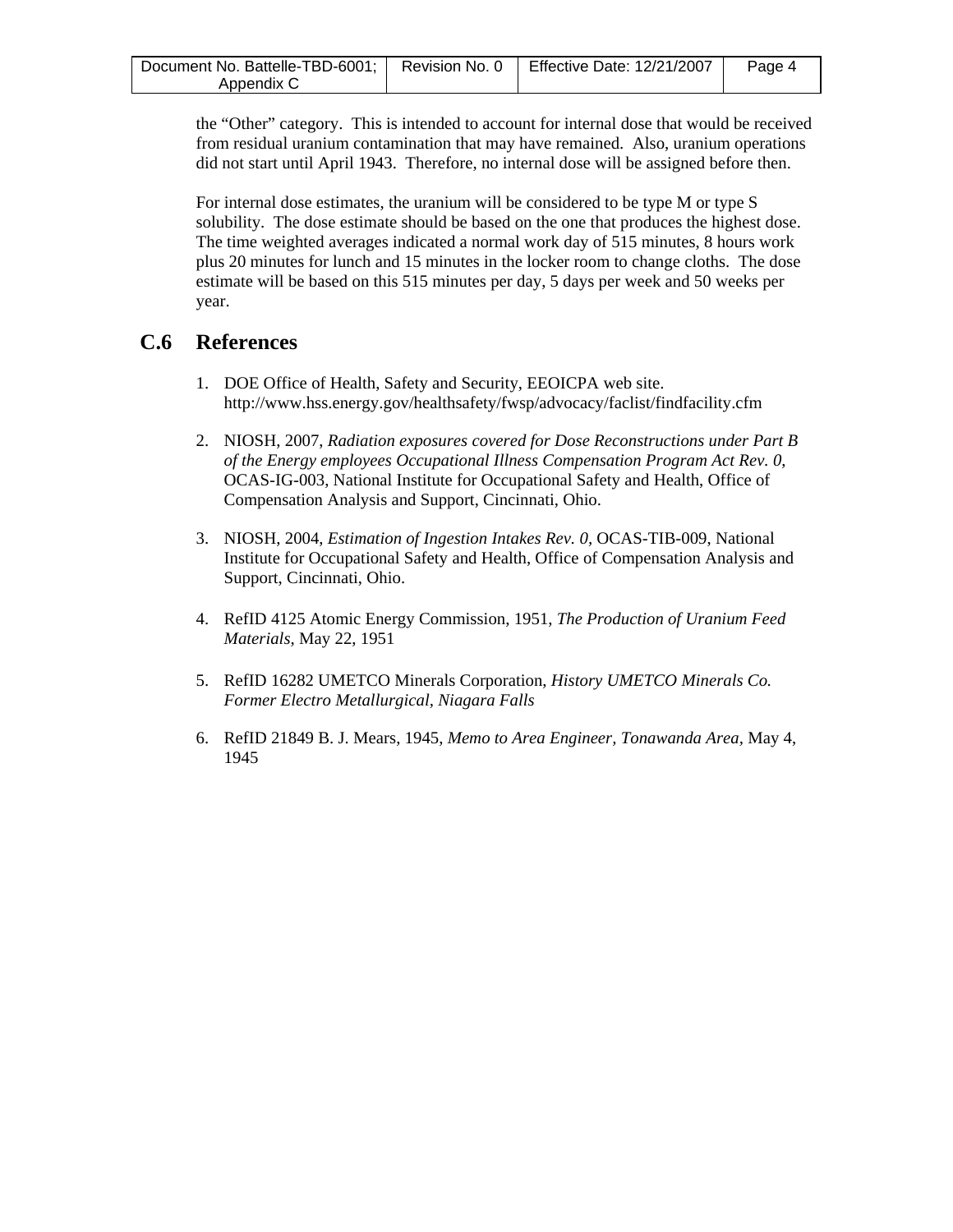| $\sim$ $\sim$<br>$\sim$ $\sim$ $\sim$<br>. D F<br>.,<br>Battelle<br>$\sim$ $\sim$ $\sim$ $\sim$ $\sim$<br>$\cdots$<br><b>ASIOL</b><br>Jate<br>-No<br>וחחו<br>∷tive<br>.<br>'' 1-60c<br>NC<br>$\sqrt{2}$<br>⊥m≙n*<br>ттє<br>╯<br>שם<br>טש<br>ิษมนก<br>ZUU<br>. |
|---------------------------------------------------------------------------------------------------------------------------------------------------------------------------------------------------------------------------------------------------------------|
|---------------------------------------------------------------------------------------------------------------------------------------------------------------------------------------------------------------------------------------------------------------|

#### **Table C.2 INTERNAL DOSE PATHWAYS - Inhalation of Airborne Radionuclides**

### **Assumptions:**

Intakes are in dpm per calendar day. Dose entered into IREP as alpha radiation Dose value is a constant (no distribution)

| <b>Job Category</b>  | Year          | <b>Operation</b><br><b>Phase</b> | <b>Relevant</b><br><b>Nuclide</b> | <b>Intake</b><br>(dpm/d) | TBD Reference or Research Justification |
|----------------------|---------------|----------------------------------|-----------------------------------|--------------------------|-----------------------------------------|
| Operators            | See table C.1 | Operations                       | U234                              | 60661                    | Air sample data                         |
| Supervisors/Laborers | See table C.1 | Operations                       | U234                              | 8159                     | Air sample data                         |
| Other                | See table C.1 | Operations                       | U234                              | 473                      | Air sample data                         |
| All                  | See table C.1 | Standby                          | U234                              | 473                      | Air sample data                         |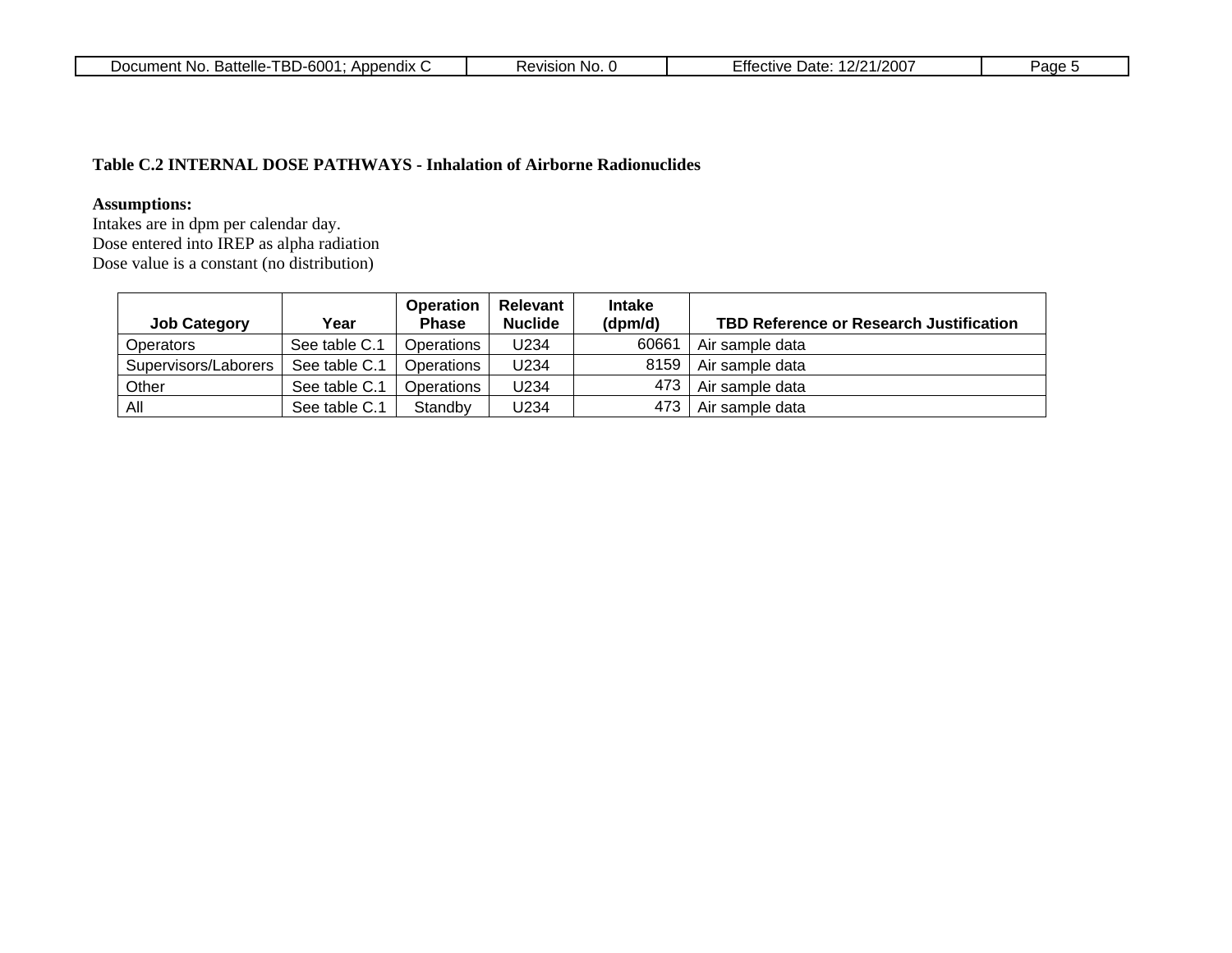| Document No. Battelle-TBD-6001; | Revision No. 0 | <b>Effective Date: 12/21/2007</b> | Page 6 |
|---------------------------------|----------------|-----------------------------------|--------|
| Appendix C                      |                |                                   |        |

### **Table C3 INTERNAL DOSE PATHWAYS - Ingestion**

#### **Assumptions:**

Intakes are in dpm per calendar day. Dose entered into IREP as alpha radiation Dose value is a constant (no distribution)

| <b>Job Category</b>  | Year          | <b>Operation</b><br><b>Phase</b> | Relevant<br><b>Nuclide</b> | <b>Intake</b><br>(dpm/d) | <b>TBD Reference or Research Justification</b> |
|----------------------|---------------|----------------------------------|----------------------------|--------------------------|------------------------------------------------|
| Operators            | See table C.1 | Operations                       | U234                       | 1178                     | Air sample data                                |
| Supervisors/Laborers | See table C.1 | Operations                       | U234                       | 158                      | Air sample data                                |
| Office               | See table C.1 | Operations                       | U234                       | 9.2                      | Air sample data                                |
| All                  | See table C.1 | Standby                          | U234                       | 9.2                      | Air sample data                                |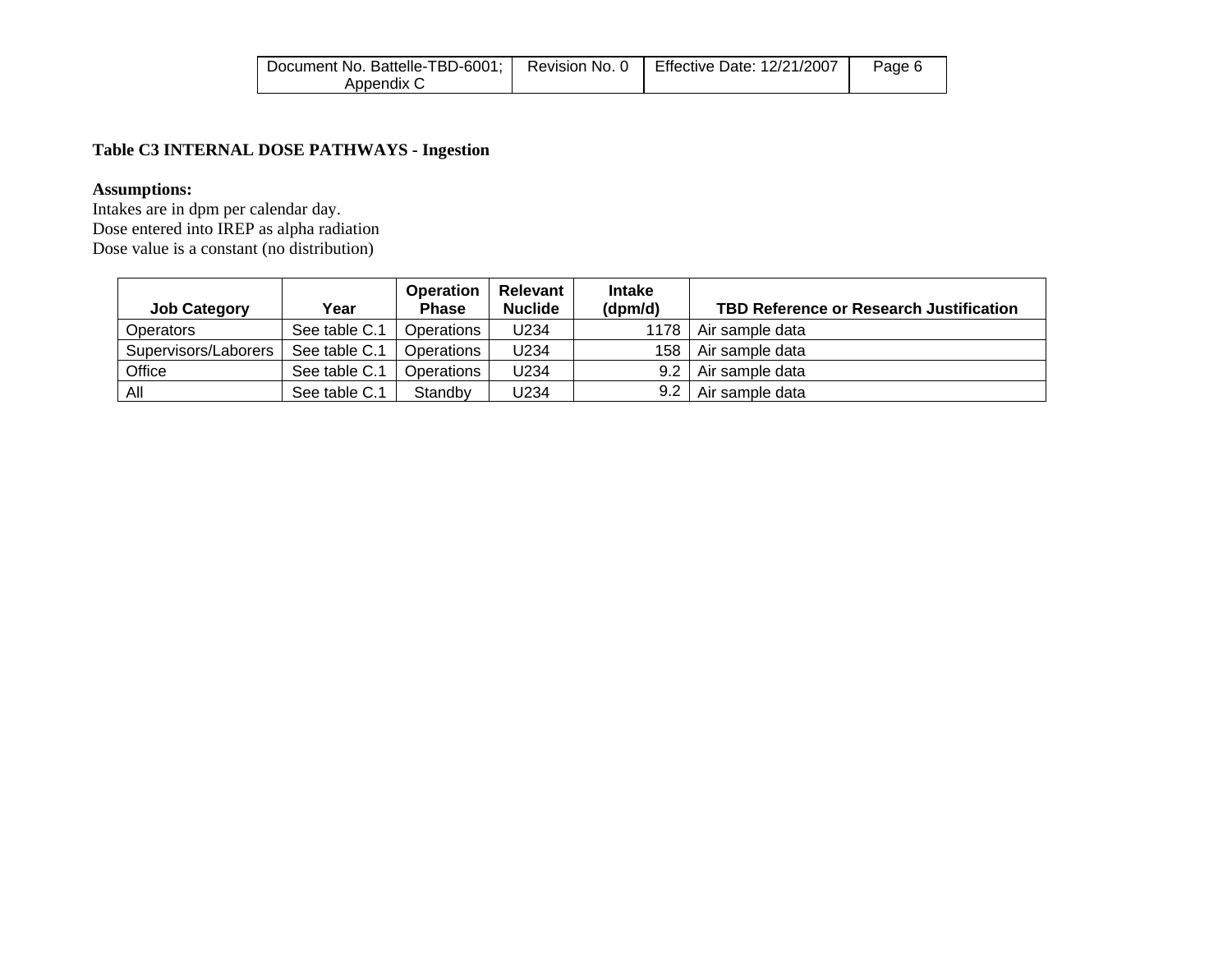| Document No. Battelle-TBD-6001;   Revision No. 0 | <b>Effective Date: 12/21/2007</b> | Page. |
|--------------------------------------------------|-----------------------------------|-------|
| Appendix C                                       |                                   |       |

#### **Table C.4 EXTERNAL DOSE PATHWAYS - Whole Body**

Based on weekly film badge results and 50 weeks per year of work.

| <b>Job Category</b>  | Year          | <b>Operation</b><br><b>Phase</b> | Whole body<br>(mr/yr) | <b>TBD Reference or Research Justification</b> |
|----------------------|---------------|----------------------------------|-----------------------|------------------------------------------------|
| Operators            | See table C.1 | Operations                       | 3934                  | Film badge data                                |
| Supervisors/Laborers | See table C.1 | Operations                       | 1003                  | Film badge data                                |
| Office               | See table C.1 | Operations                       | 256                   | Film badge data                                |
| All                  | See table C.1 | Standby                          | 256                   | Film badge data                                |